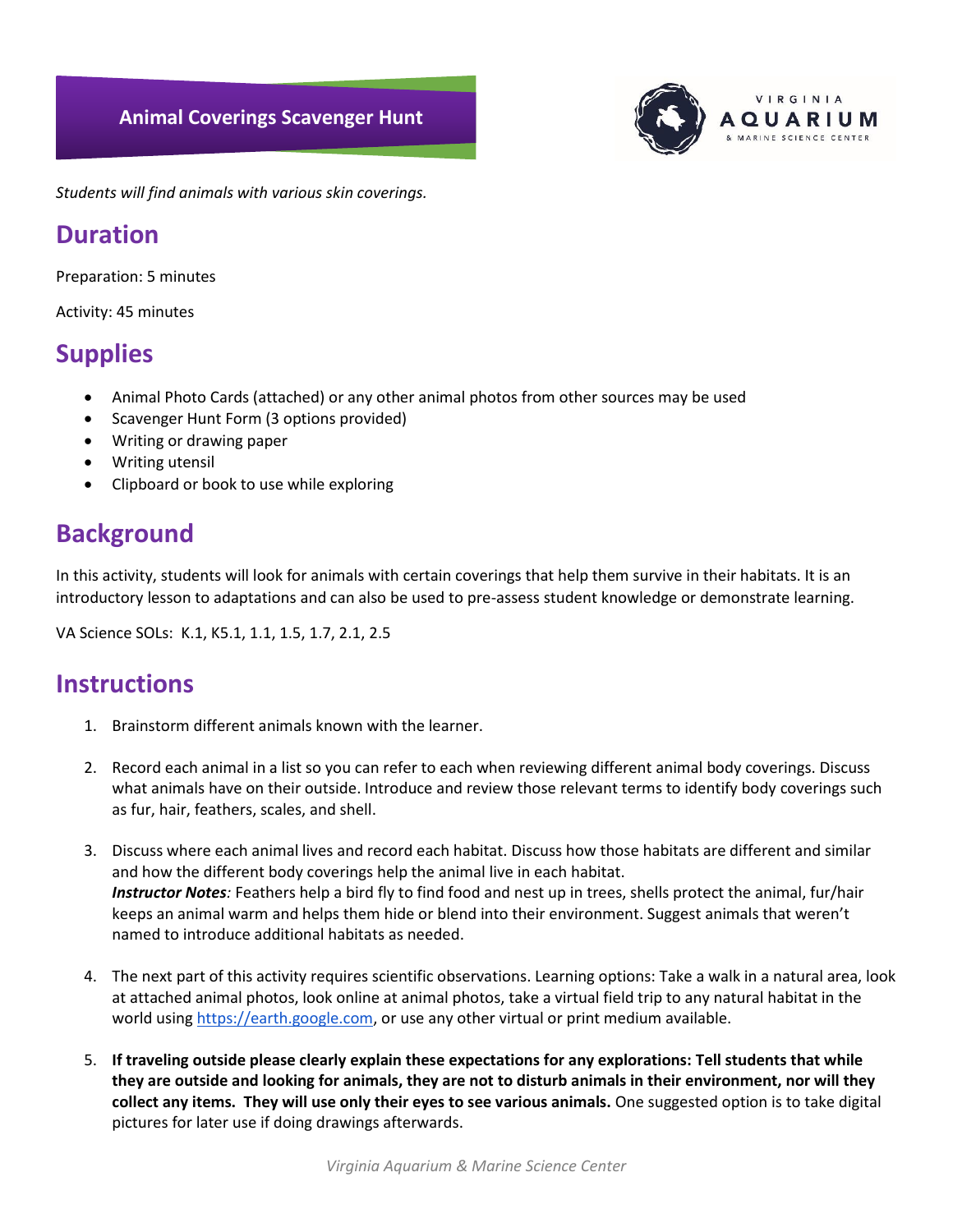- 6. Instructor and learner will then choose their hunt worksheet (there are scaffolded versions provided) and any supplemental activities/extensions of interest.
- 7. After all selected activities are completed, please have a closing discussion that reviews what they learned and key vocabulary.

# **Vocabulary**

Skin Coverings: feathers, fur, hair, scales, shells Body Parts: arms, legs, tails, wings, fins, claws wild domestic shelter habitat

# **Extensions**

#### ❏ **Sort**

- Learners can use photo cards provided and sort animals according to the characteristics (fur, hair, scales, feathers, shell). You can use one index card/piece of paper to write each different vocabulary word. Then the learner would place the pictures or say/point at each animal with fins.
- Compare and contrast habitats by using a Venn Diagram. Learners may draw 2 overlapping circles to create a Venn Diagram to compare similar habitats (i.e.: river/stream). In this example the size and amount of water flow are the biggest differences for each separate side circle, and fresh water is the most important center fact, where the circles are joined in the middle. The Venn can also be used to compare completely different habitats where the only thing in common is it supports life.

## ❏ **Create**

● Learners will create their own imaginary animal and label the body parts and coverings. They may use any items found around the house (suggestions include socks, scraps of cloth, buttons, cotton balls, pipe cleaners, paper, recycling materials). Describe or label what was drawn.

#### ❏ **Draw**

- Learners will draw a picture of different animals in their habitats (wild or domestic) and label the body coverings as well as components of their habitat.
- Learners will pick an animal card and draw its habitat. Describe or label what's in the habitat.

#### ❏ **Write**

- Learners will write about what they've learned writing and illustrating facts that they learned about the different body coverings, habitats, and/or body parts.
- Learners will write about the animal they created what body parts and coverings does it have to survive (adapt) in its habitat?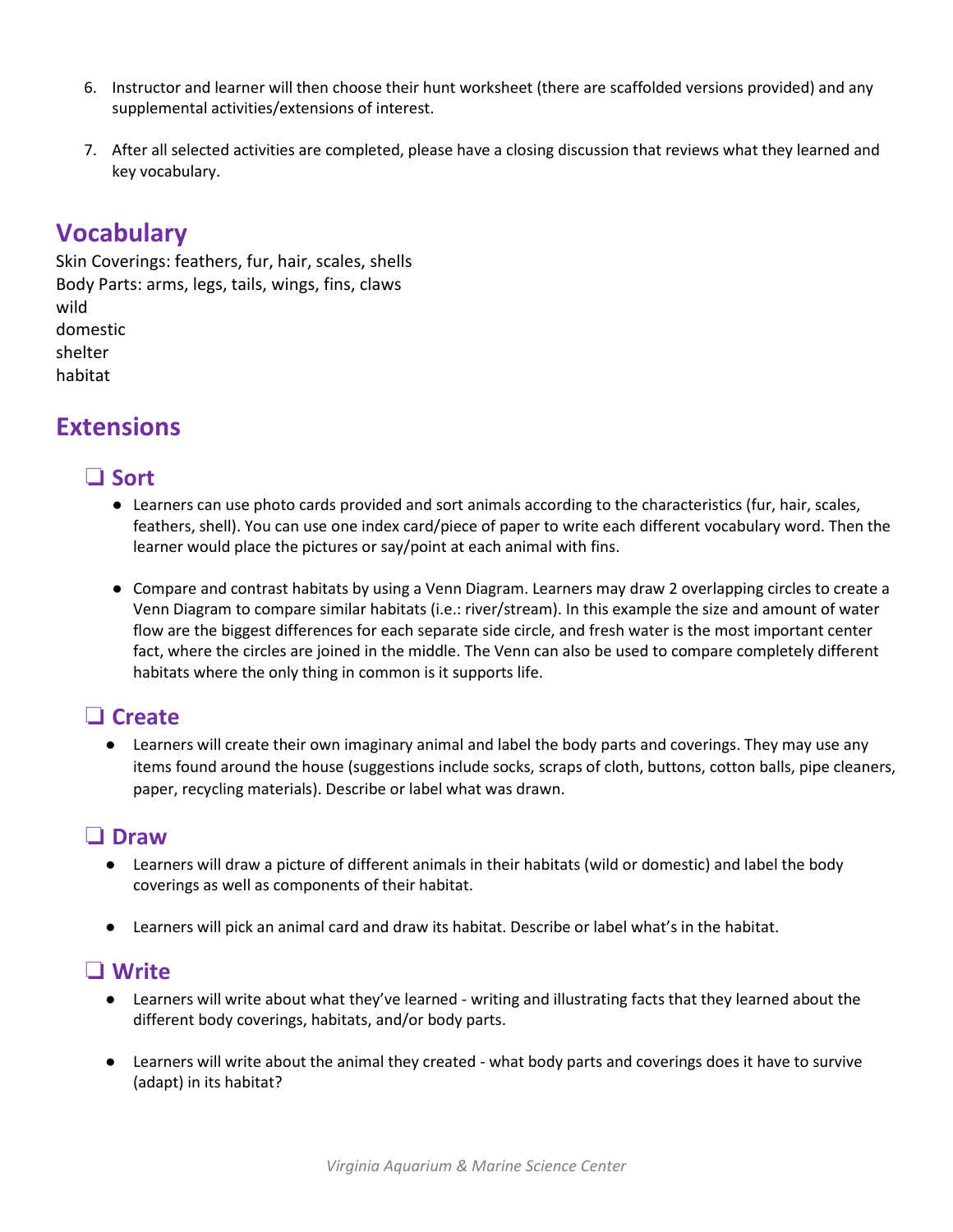● Learners will write about any virtual field trips taken to wild animal habitats (i.e. Google Earth trip to Africa for a photo safari).

# ❏ **Collect Data**

● Learners will sort the animal cards and collect data on how many of each body covering was shown. The learner can use tally marks or show the data collection by making a pictograph, object graph, or data chart.

#### ❏ **Further Discussion or Learner Independent Research**

- How can we know what habitat an animal lives in by looking at its body covering?
- How does the survival of an animal depend on its habitat?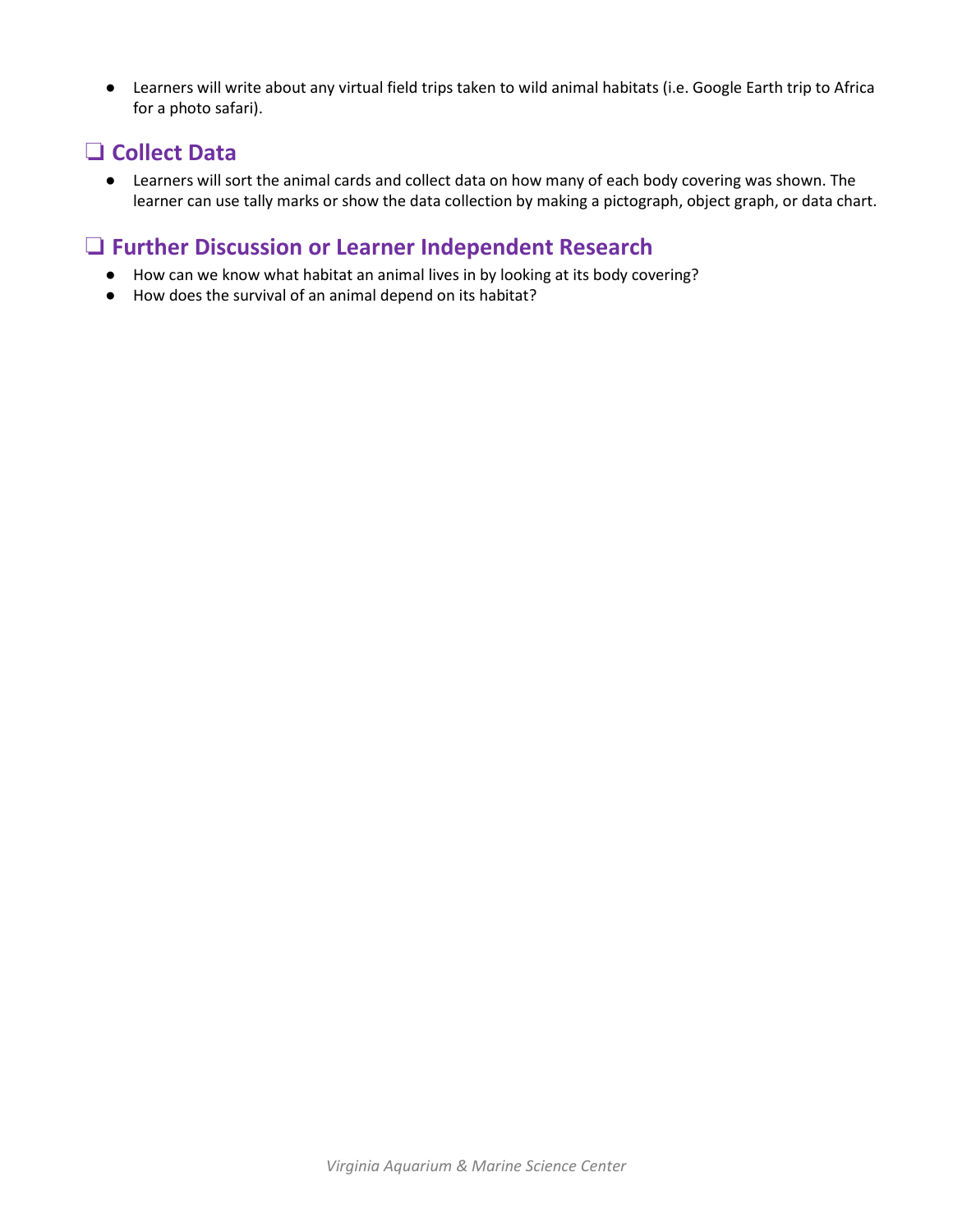# **Animal Coverings Scavenger Hunt Form**



**Directions:** Look for animals with each kind of body covering - draw and label the animal you spotted. Try to find and draw an animal for each kind of body covering. *For example:* If I see a bird, I draw a picture of a bird next to feathers. I circle the body parts with feathers (tail, wings).

|          | Body                                  |                              |                                                                  |
|----------|---------------------------------------|------------------------------|------------------------------------------------------------------|
| Covering | Parts                                 | Draw a picture of the animal | Draw a picture of where this animal lives - it's natural habitat |
| Hair     | arms<br>legs<br>wings<br>tail<br>fins |                              |                                                                  |
| Fur      | arms<br>legs<br>wings<br>tail<br>fins |                              |                                                                  |
| Feathers | arms<br>legs<br>wings<br>tail<br>fins |                              |                                                                  |
| Scales   | arms<br>legs<br>wings<br>tail<br>fins |                              |                                                                  |
| Shell    | arms<br>legs<br>wings<br>tail<br>fins |                              |                                                                  |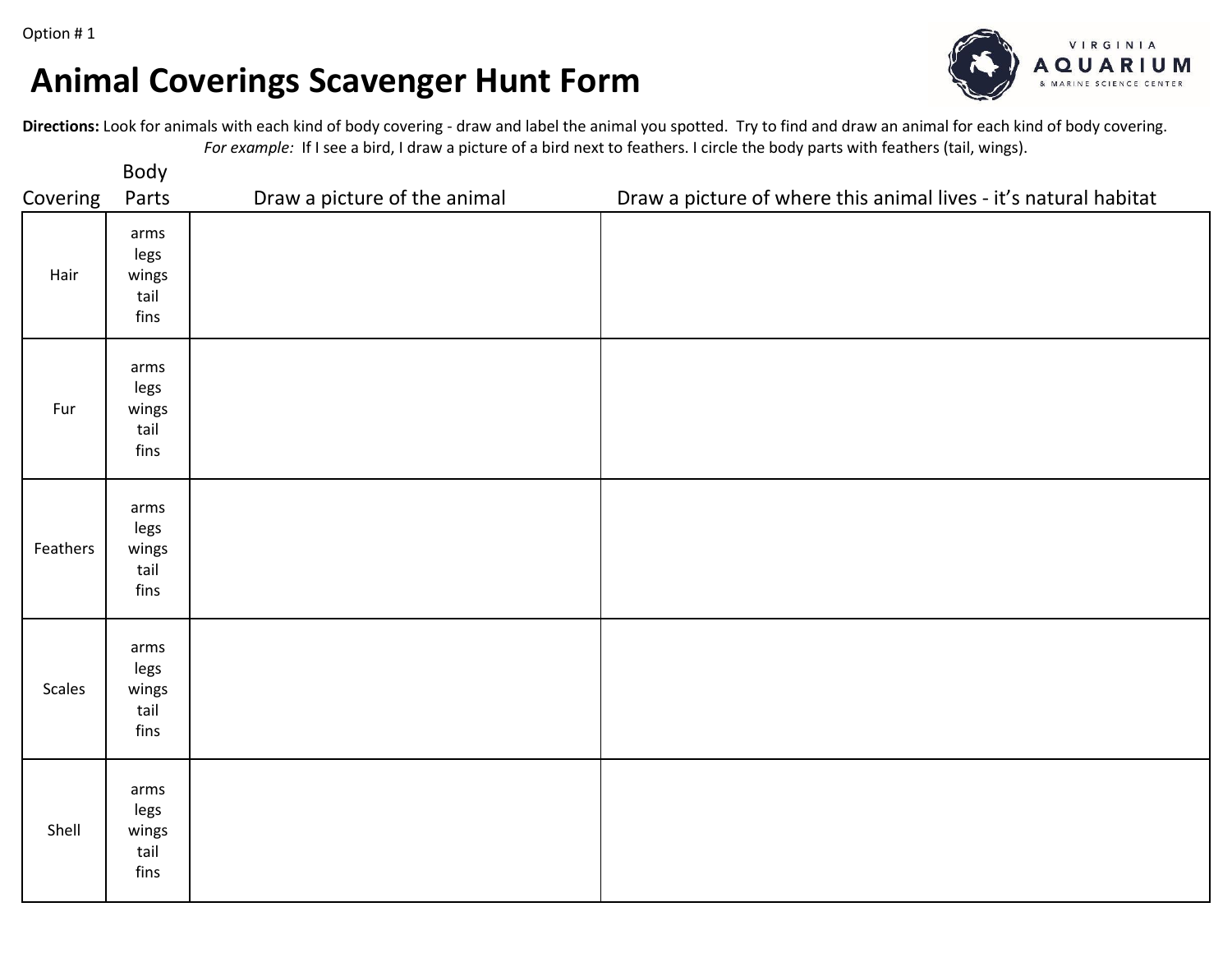Option # 2

# **Animal Coverings Scavenger Hunt Form**



**Directions:** Circle the answers for each animal you see! Try to find one kind of animal for each type of body covering,

| Where it<br>Body    |                  | Body                                       |                                        |                                       |                                            |
|---------------------|------------------|--------------------------------------------|----------------------------------------|---------------------------------------|--------------------------------------------|
| Type:               | Lives:           | Covering                                   | Parts:                                 | Draw or take photo of animal you saw: | Draw or write the animal's natural habitat |
| Wild or<br>Domestic | Land or<br>Water | hair<br>fur<br>feathers<br>scales<br>shell | arms<br>legs<br>wings<br>tails<br>fins |                                       |                                            |
| Wild or<br>Domestic | Land or<br>Water | hair<br>fur<br>feathers<br>scales<br>shell | arms<br>legs<br>wings<br>tails<br>fins |                                       |                                            |
| Wild or<br>Domestic | Land or<br>Water | hair<br>fur<br>feathers<br>scales<br>shell | arms<br>legs<br>wings<br>tails<br>fins |                                       |                                            |
| Wild or<br>Domestic | Land or<br>Water | hair<br>fur<br>feathers<br>scales<br>shell | arms<br>legs<br>wings<br>tails<br>fins |                                       |                                            |
| Wild or<br>Domestic | Land or<br>Water | hair<br>fur<br>feathers<br>scales<br>shell | arms<br>legs<br>wings<br>tails<br>fins |                                       |                                            |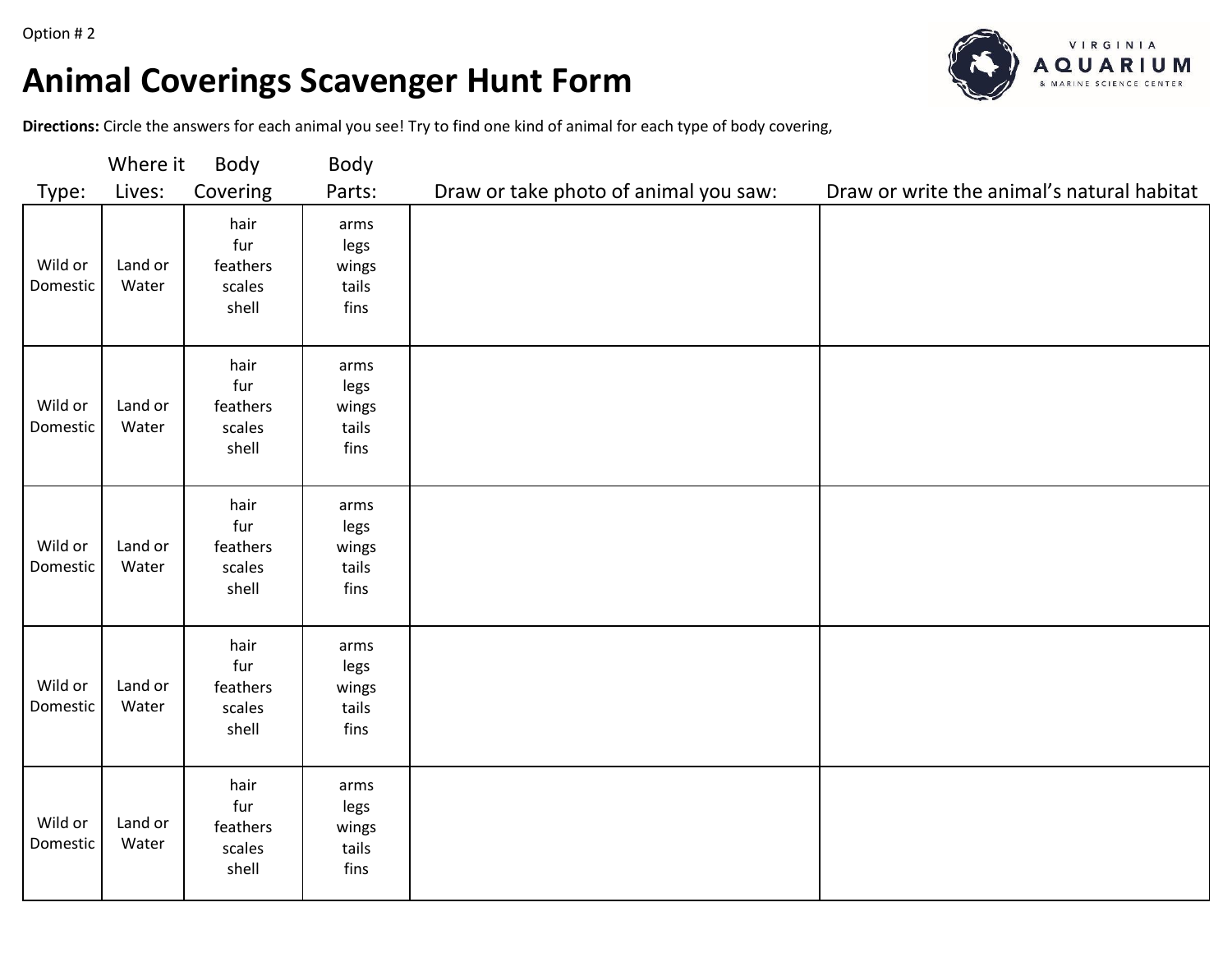

# **Animal Coverings Scavenger Hunt Form**



**Directions:** Circle the answers for each animal you see! Try to find one kind of animal for each type of body covering,

|                            | Where it         | Body                                       | Body                                   | How it                            |                                       |                                            |
|----------------------------|------------------|--------------------------------------------|----------------------------------------|-----------------------------------|---------------------------------------|--------------------------------------------|
| Type:                      | Lives:           | Covering                                   | Parts:                                 | Moves:                            | Draw or take photo of animal you saw: | Draw or write the animal's natural habitat |
| Wild or<br>Domestic        | Land or<br>Water | hair<br>fur<br>feathers<br>scales<br>shell | arms<br>legs<br>wings<br>tails<br>fins | walks<br>crawls<br>flies<br>swims |                                       |                                            |
| Wild or<br>Domestic        | Land or<br>Water | hair<br>fur<br>feathers<br>scales<br>shell | arms<br>legs<br>wings<br>tails<br>fins | walks<br>crawls<br>flies<br>swims |                                       |                                            |
| Wild or<br>Domestic        | Land or<br>Water | hair<br>fur<br>feathers<br>scales<br>shell | arms<br>legs<br>wings<br>tails<br>fins | walks<br>crawls<br>flies<br>swims |                                       |                                            |
| Wild or<br>Domestic        | Land or<br>Water | hair<br>fur<br>feathers<br>scales<br>shell | arms<br>legs<br>wings<br>tails<br>fins | walks<br>crawls<br>flies<br>swims |                                       |                                            |
| Wild or<br><b>Domestic</b> | Land or<br>Water | hair<br>fur<br>feathers<br>scales<br>shell | arms<br>legs<br>wings<br>tails<br>fins | walks<br>crawls<br>flies<br>swims |                                       |                                            |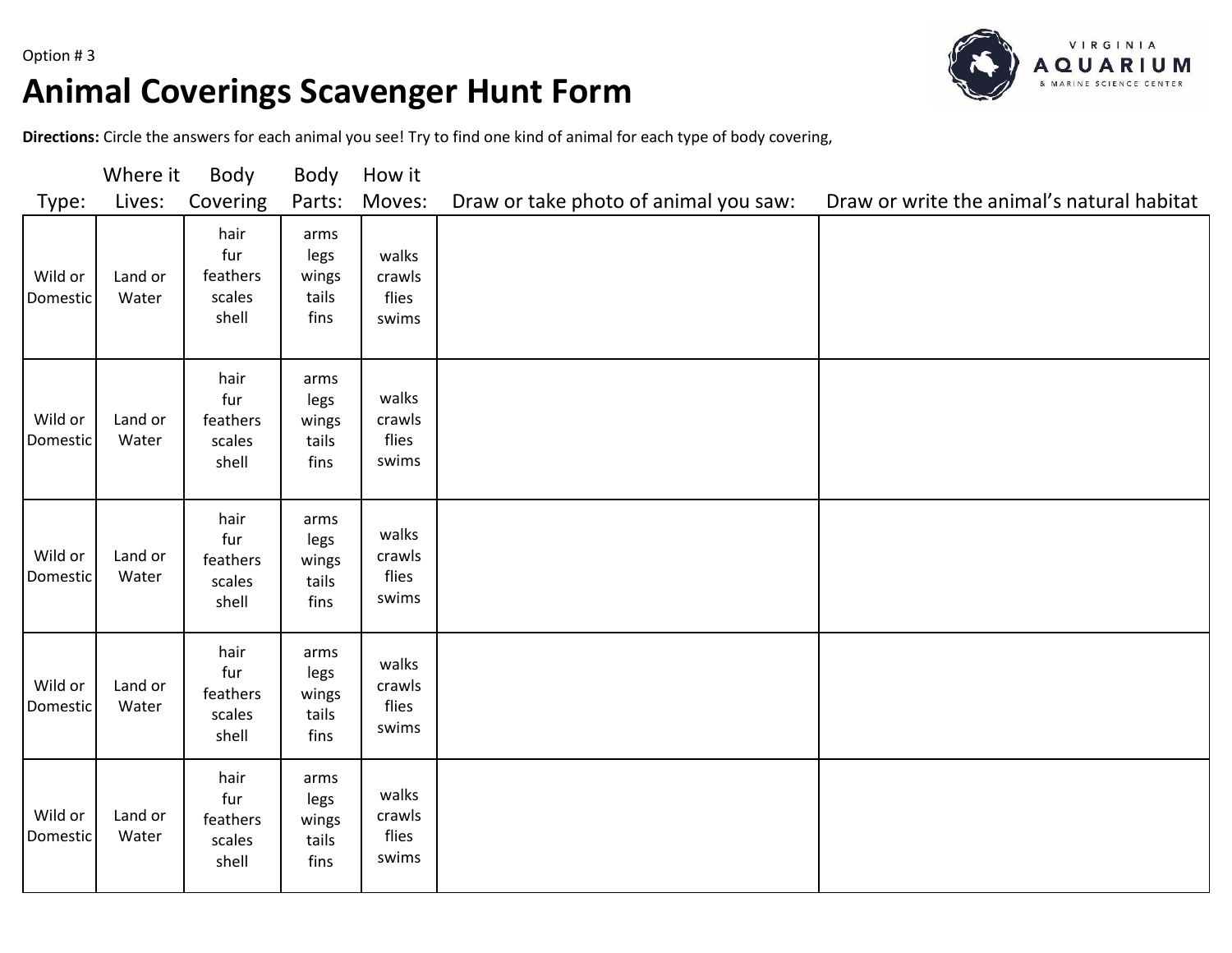# ANIMAL CARDS